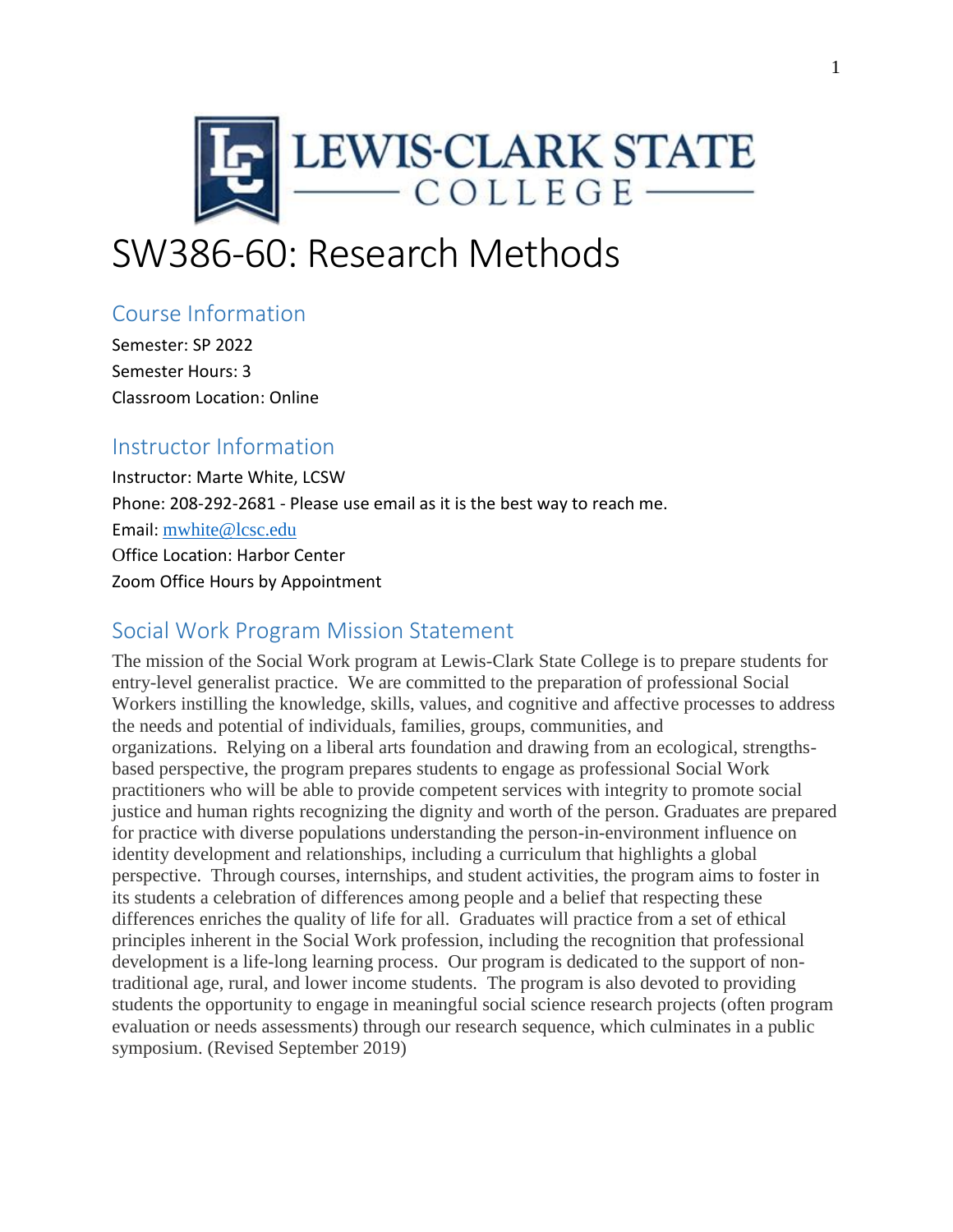## Course Description

This course introduces the theory and application of basic social scientific research techniques, including qualitative and quantitative methods, data collection, data analysis, statistical thinking, assessment and single-subject design. The use of research as one tool in the professional repertoire of skills available to the social work generalist and evaluation of practice are emphasized. The ethics of scientific inquiry is stressed throughout. This course is designed for social work students only.

## Introduction and Overview

Social work generalist practice entails the steps of engaging and assessing the client system, planning an intervention strategy, implementing the intervention with the client system, evaluating each step in the process, terminating with the client system appropriately, and following-up with the client and referral sources where needed. This is the first of three research courses. It focuses on the above evaluation step. Much of our understanding about individuals, groups, families, communities, and organizations is obtained through the testing of theories about these entities. As social work practitioners, we need the knowledge and skills to evaluate existing research, use research method skills to think critically about problems and issues in society, and test our conclusions. Social work practitioners need to be able to analyze existing data and data they collect to determine relationships between and among these variables. Ethically, social work practitioners must be aware of best practices for policy and practice interventions. Understanding research methods is one avenue to this knowledge.

## Purpose of the Course in the Curriculum

The expected student outcomes in the Research sequence consolidate learning from all other components of the curriculum. Skills learned in the first year knowledge building sequence are built on and enhanced. The Human Behavior and Social Environment (HBSE) sequence is built on and enhanced. The HBSE sequence is one of the major foundations for understanding the philosophies, processes, product and context of Group-centered social work research. The various theory and methods courses, fieldwork, and the student's specialized interests as pursued through selective focusing in various courses, aid them in the formulation of researchable questions. The Social Welfare Services and Policy sequence provides a foundation for understanding the environment for social research including constraints, incentives, and ethical issues, as well as being the source of policy and service delivery questions requiring empirical investigations. The sequence draws heavily upon the HBSE knowledge and the generalist practice perspective.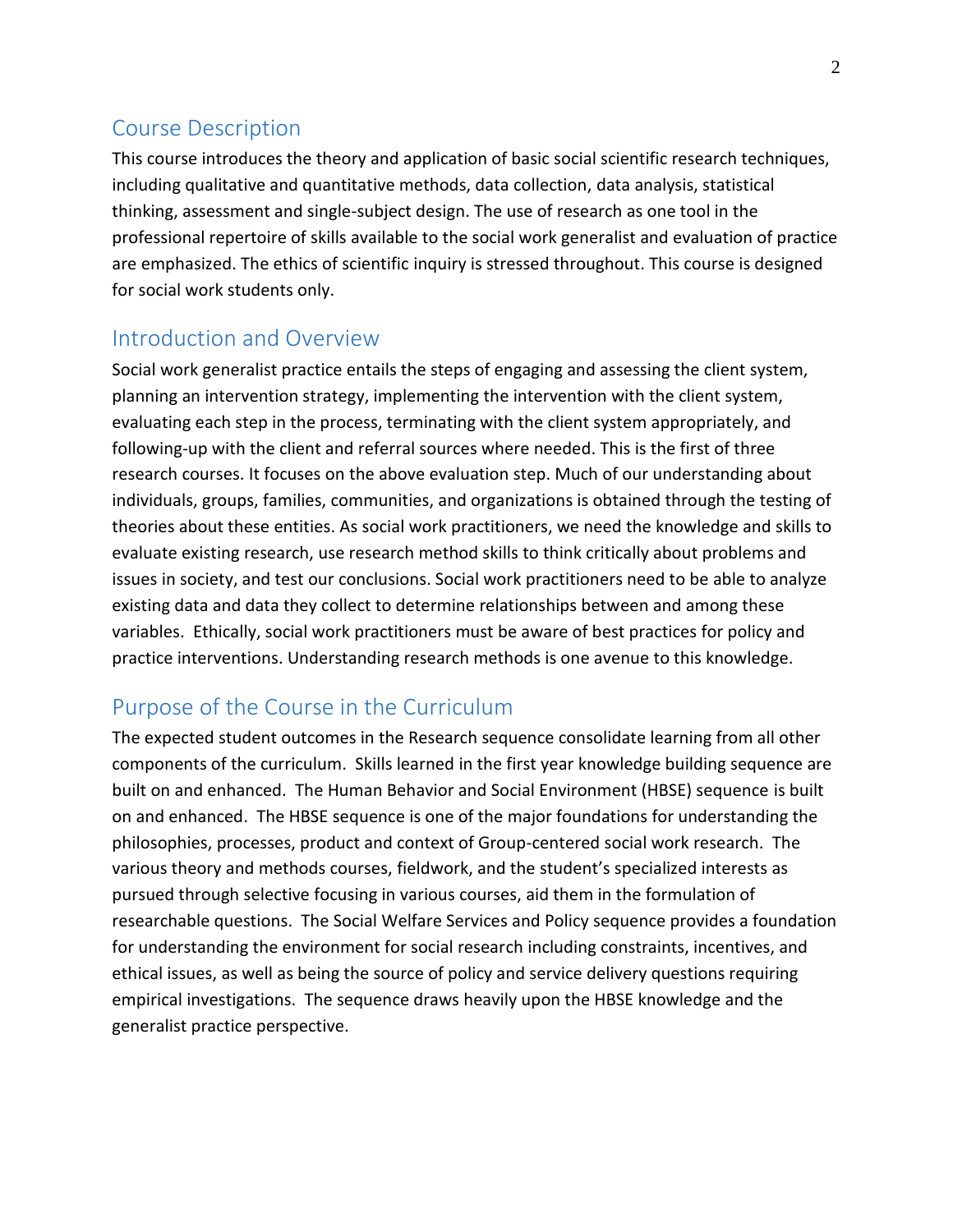## Competencies & Practice Behaviors (Expected Learning Outcomes) Met in Course

The Council on Social Work Educations sets educational standards for all accredited social work programs. The *2015 Educational and Policy Accreditation Standard (EPAS)* establishes 9 Core Competencies and 31 Practice Behaviors that social work students are expected to meet upon graduation from an accredited BSW Program. Professional Social Work Education is competency-based education.

### Educational Policy 2.1: Core Competencies Definition

*Competency-based education is an outcome performance approach to curriculum design. Competencies are measurable practice behaviors that are comprised of knowledge, values, and skills. The goal of the outcome approach is to demonstrate the integration and application of the competencies in practice with individuals, families, groups, organizations and communities.*

Because of the focus on competency-based education, the faculty has identified within the LCSC curriculum where the Core Competencies and Practice Behaviors are addressed and measured. Below are the Core Competencies and Practice Behaviors that are addressed in this course. Please note that the Practice Behaviors are linked to the Course Objectives and Assignments.

| <b>COMPETENCY</b>    | <b>DESCRIPTION</b>                                                 |  |  |
|----------------------|--------------------------------------------------------------------|--|--|
| <b>COMPETENCY 1:</b> | <b>Demonstrate Ethical &amp; Professional Behavior</b>             |  |  |
| 1.1                  | make ethical decisions by applying the standards of the NASW       |  |  |
|                      | Code of Ethics, relevant laws and regulations, models for ethical  |  |  |
|                      | decision-making, ethical conduct of research, and additional codes |  |  |
|                      | of ethics as appropriate to context                                |  |  |
| 1.3                  | demonstrate professional demeanor in behavior; appearance; and     |  |  |
|                      | oral, written, and electronic communication                        |  |  |
| $1.4^{\circ}$        | use technology ethically and appropriately to facilitate practice  |  |  |
|                      | outcomes                                                           |  |  |
| 1.5                  | use supervision and consultation to guide professional judgment    |  |  |
|                      | and behavior                                                       |  |  |
| <b>COMPETENCY 2:</b> | <b>Engage Diversity and Difference in Practice</b>                 |  |  |
| 2.2                  | present themselves as learners and engage clients and              |  |  |
|                      | constituencies as expert of their own experiences                  |  |  |

### 2015 Social Work Competencies Applied to this Course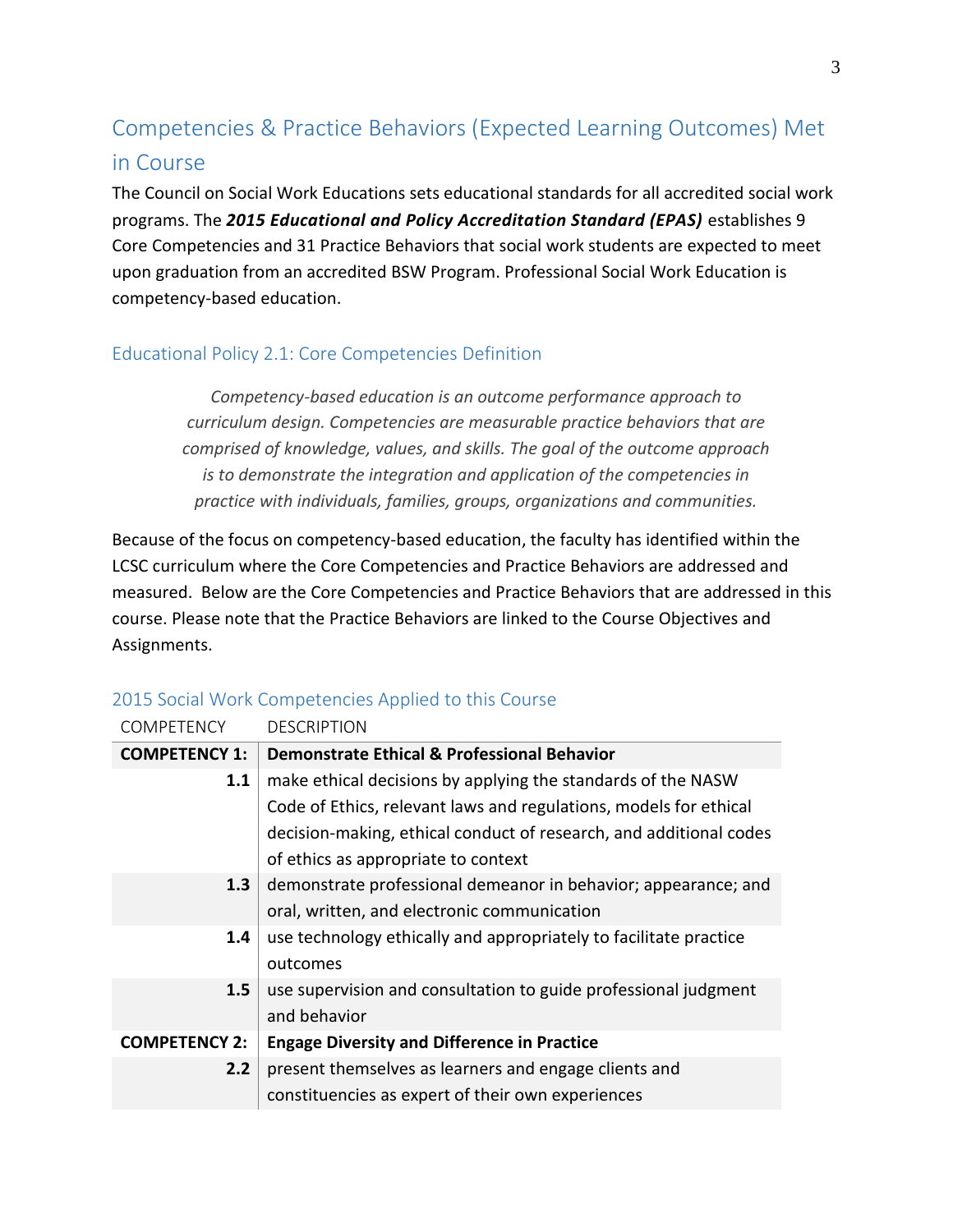| COMPETENCY                                         | <b>DESCRIPTION</b>                                                  |  |
|----------------------------------------------------|---------------------------------------------------------------------|--|
| 2.3                                                | apply self-awareness and self-regulation to manage the influence    |  |
|                                                    | of personal biases and values in working with diverse clients and   |  |
|                                                    | constituencies                                                      |  |
| <b>COMPETENCY 3:</b>                               | Advance Human Rights and Social, Economic and Environmental         |  |
|                                                    | <b>Justice</b>                                                      |  |
| 3.1                                                | apply their understanding of social, economic, and environmental    |  |
|                                                    | justice to advocate for human rights at the individual and system   |  |
|                                                    | levels                                                              |  |
| 3.2                                                | engage in practices that advance social, economic, and              |  |
|                                                    | environmental justice                                               |  |
| <b>COMPETENCY 4:</b>                               | <b>Engage in Practice-informed Research and Research-informed</b>   |  |
|                                                    | <b>Practice</b>                                                     |  |
| 4.1                                                | use practice experience and theory to inform scientific inquiry and |  |
|                                                    | research                                                            |  |
| 4.2                                                | apply critical thinking to engage in analysis of quantitative and   |  |
| qualitative research methods and research findings |                                                                     |  |
| 4.3                                                | use and translate research evidence to inform and improve           |  |
| practice, policy, and service delivery             |                                                                     |  |
| <b>COMPETENCY 8:</b>                               | Intervene with Individuals, Families, Groups, Organizations, and    |  |
|                                                    | <b>Communities</b>                                                  |  |
| 8.4                                                | negotiate, mediate, and advocate with and on behalf of diverse      |  |
|                                                    | clients and constituencies                                          |  |
| <b>COMPETENCY 9:</b>                               | <b>Evaluate Practice with Individuals, Families, Groups,</b>        |  |
|                                                    | <b>Organizations, and Communities</b>                               |  |
| 9.1                                                | select and use appropriate methods for evaluation of outcomes       |  |
| 9.2                                                | apply knowledge of human behavior and the social environment,       |  |
|                                                    | person-in-environment, and other multidisciplinary theoretical      |  |
|                                                    | frameworks in the evaluation of outcomes                            |  |
| 9.3                                                | critically analyze, monitor, and evaluate intervention and program  |  |
|                                                    | processes and outcomes                                              |  |
| 9.4                                                | apply evaluation findings to improve practice effectiveness at the  |  |
|                                                    | micro, mezzo, and macro levels                                      |  |

## Required Textbooks

American Psychological Association. (2020). *Publication manual of the American Psychological*  Association (7<sup>th</sup> Ed.). American Psychological Association.

Engel, R. & Schutt, R. (2018). *The Practice of Research in Social Work* (4th ed.). Sage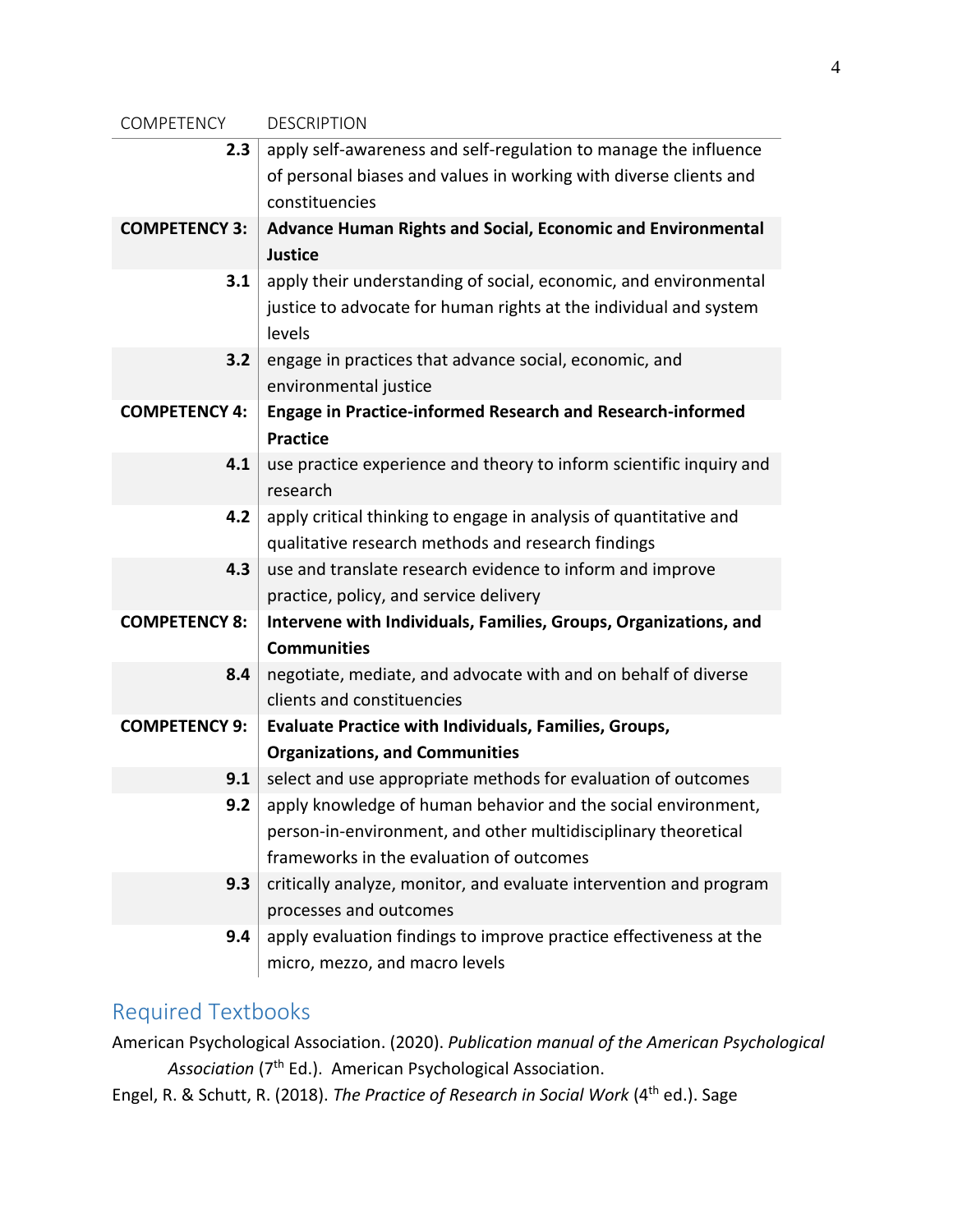## Classroom Expectations

#### Attendance

The primary teaching approach in this class will be collaborative learning. Materials in the course will be presented through discussion, lectures, group work, and media presentations. Students will be responsible for all materials presented in class and all outside assignments. Assigned readings and topics for the day are outlined in the Schedule and students are expected to come to class prepared to discuss the assignments. An absence is not an excuse for not coming to class prepared to be actively involved. Missing fifteen percent (15%) or more of the scheduled class sessions is considered excessive absences, and will result in the reduction of your final grade by 1 (one) letter grade. This policy applies to all classes taught as part of the social work curriculum. Exceptions to this policy may be made at the discretion of the instructor. (Found in [Social Work Handbook](http://www.lcsc.edu/media/5056910/SOCIAL-WORK-STUDENT-HANDBOOK-6-5-2017.pdf) p. 17).

#### **Tardiness**

Students in a professional program should conduct themselves as professionals in relation to the class session and assignments. It is not acceptable to be late for classes except in unusual circumstances. Frequent lateness or other unprofessional class conduct is likely to result in a lowered grade. Students are also evaluated on their personal and professional behavior or conduct in class as described in the Social Work Handbook.

#### Shared Client and Agency Information

In the classroom, students and professors will occasionally discuss clients and agencies. In these discussions, it is expected that information about clients and agencies should be disguised or eliminated if clients could be identified and that this information is to be held in confidence within the bounds of the Code of Ethics. You must disguise the identity of clients in written assignments including changing the name of the client.

#### Deadline for Submission of Class Assignments

- 1. Assignments must be submitted to the instructor during class sessions unless otherwise arranged and approved by the instructor.
- 2. Tests and assignments are due on the dates listed on the syllabus or as scheduled by the instructor of this course. Late papers and tests are not accepted. If due to extreme extenuating circumstances, the student is unable to turn a paper in on time, the student must contact the instructor prior to the due date.
- 1. Extra Credit: There are no extra credit assignments for this course.

#### Re-write Policy

Rewrites are not an option in this class. If you have any questions regarding the assignment, please do not hesitate to meet with this instructor. As the assignments are given on the first day of class (or at least two weeks before the assignment is due for pedagogical reasons) and because sufficient time is given, it is expected that quality work be submitted.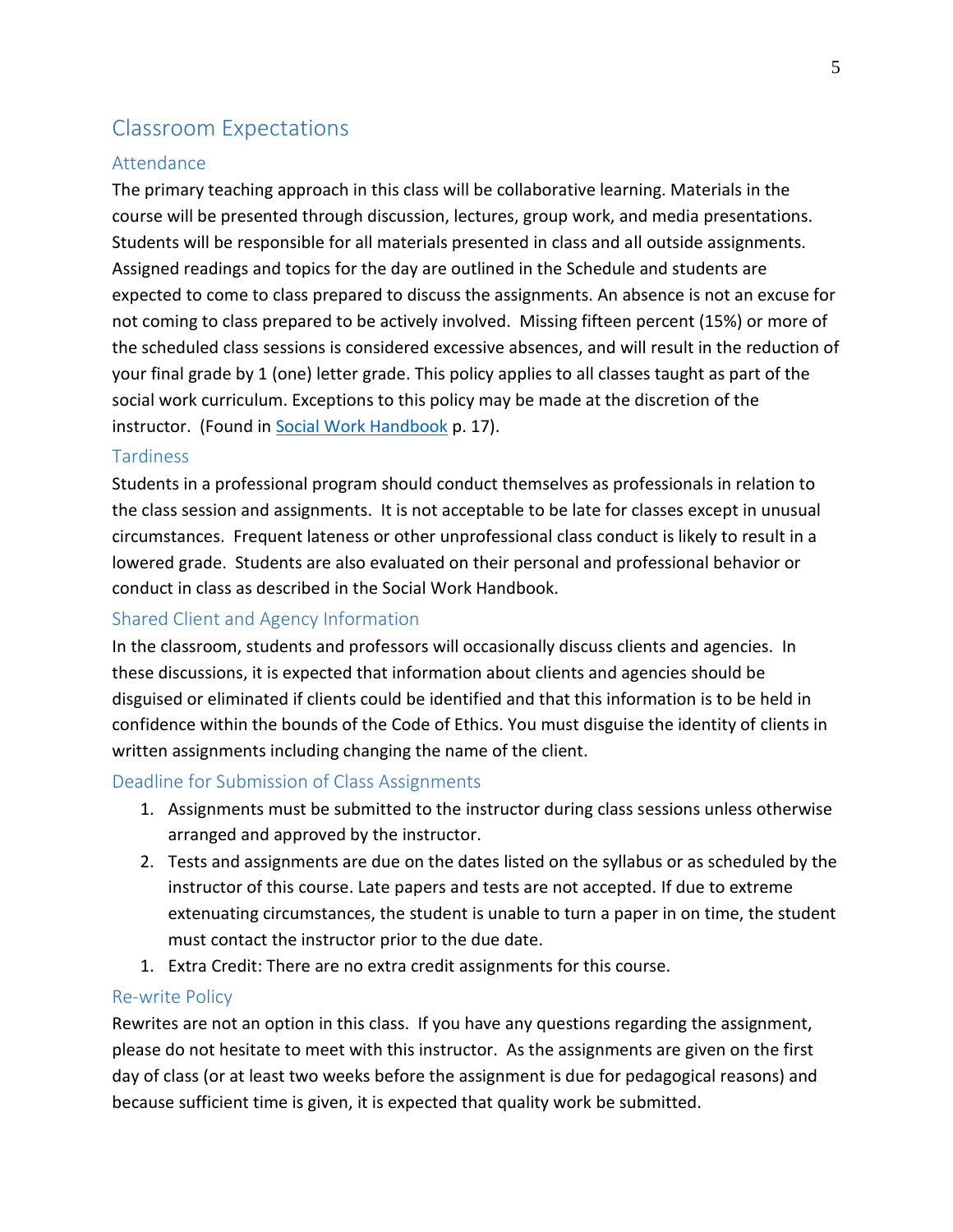#### Professional Writing Standards

All printed work submitted to this professor should be prepared at a college standard of professional editing in accordance with the *Publication Manual of the American Psychological Association (6th Ed.)*. Therefore, allow sufficient preparation time for proofreading and correction of typos, misspellings, and grammatical errors. The professor may require that you submit papers to the writing center prior to submitting to Canvas.

The reason for this expectation is that professionals are often judged based upon the quality of their written work. Carelessness in spelling and editing suggests that there will also be mistakes in the substance of the work. Therefore, written work, which has misspellings and other editing problems, will be graded down on this basis alone. All work must be completed in 12-point font, preferably Times New Romans style or a similarly readable style.

**Note:** The efforts you make will help you with your courses at LCSC as well as throughout your professional career because you will continue to be judged by other professionals based on your written work.

#### Academic Honesty and Plagiarism

Part of the mission of Lewis-Clark State is to educate students to be ethical. Students share with the faculty the responsibility for academic honesty and integrity. The College expects its students to do their own academic work. In addition, it expects active participation and equitable contributions of students involved in group assignments. Violation of the Academic Integrity Statement, in whole or part, could result in an "F" grade for the course. In addition to action by the professor, all incidents will be reported to the Social Work Program Director and possibly the Vice President of Student Affairs. The following acts of academic dishonesty are not acceptable:

- Cheating: using or attempting to use unauthorized materials, information, or study aids in any academic exercise (e.g., an exam).
- Fabrication: unauthorized falsification or invention of any information or citation in an academic exercise (e.g., a paper reference).
- Plagiarism: representing the words or ideas of another as one=s own in any academic exercise (e.g., failing to cite references appropriately or taking verbatim from another source).
- Facilitating academic dishonesty: helping or attempting to help another to commit academic dishonesty (e.g., allowing another to copy from your test or use your work).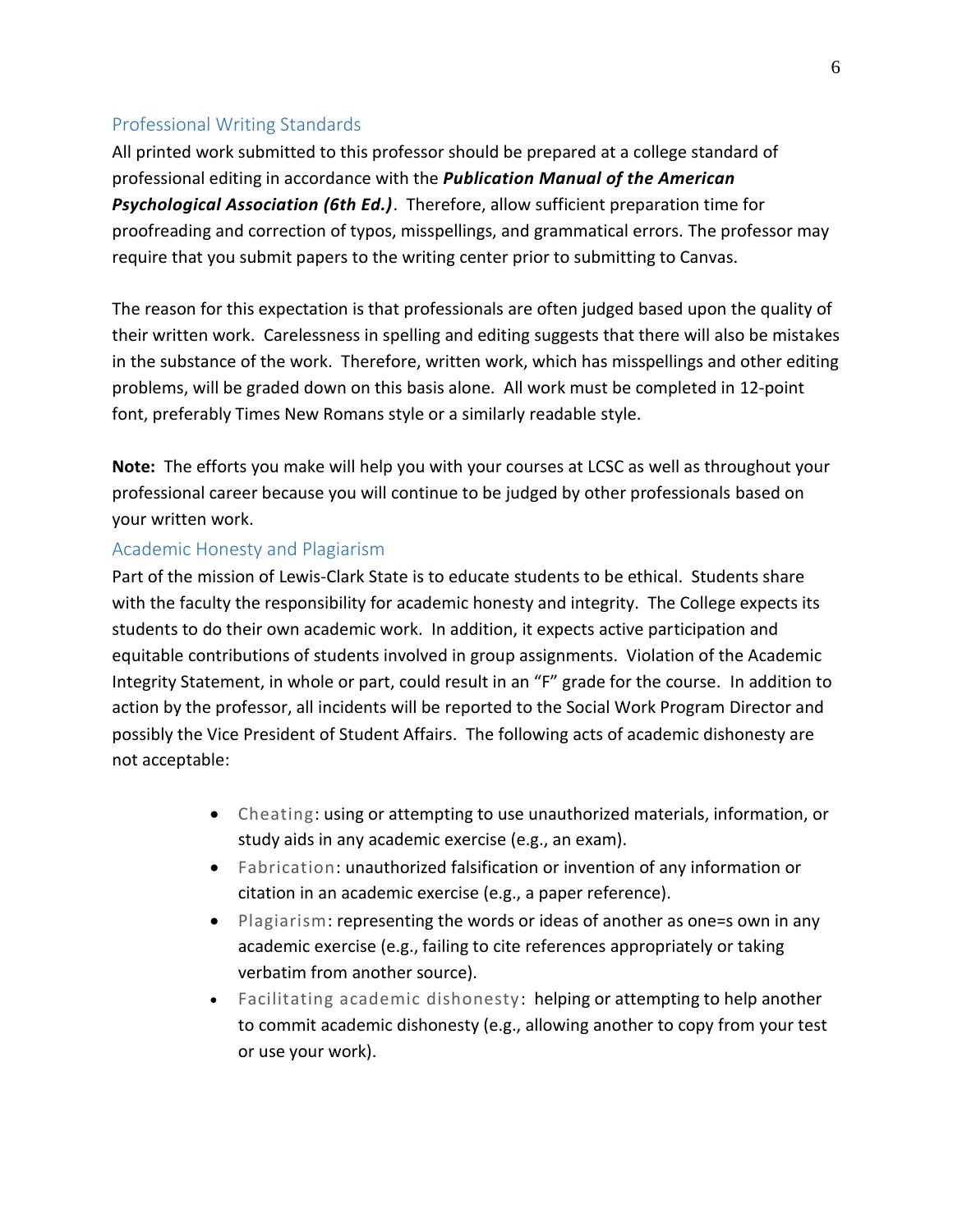#### Challenging a Grade

Students who wish to challenge a grade must do so in writing within one week of receiving a grade. I will consider your request and determine whether to review your grade. If I choose to review your grade, I will review your assignment in full and may adjust your grade up or down.

#### Social and Economic Justice

#### Lewis-Clark State College's Statement of Inclusion

*Regardless of race, color, age, sex, religion, national origin, disability, veteran status, or sexual orientation, you will be treated and respected as a human being.* Please visit [LCSC's Diversity](http://www.lcsc.edu/diversity/) web page for more information.

#### Social Work Program Expectations

The faculty members of the Social Work Program believe that we all share a responsibility for championing social and economic justice for all members of society. Guided by the *NASW Code of Ethics*, social workers should strive to:

- Eliminate personal and institutional discrimination,
- Ensure access to needed resources and opportunities for all persons,
- Expand options and opportunities for everyone, but especially for persons who are disadvantaged or disenfranchised,
- Respect cultural diversity in society,
- Advocate changes that improve social conditions and promote social justice,
- Encourage participation in the democratic process, and
- Encourage people to develop their own voice.

## Grading Procedures

#### Grading Scale

| <b>Letter Grade</b> | Percentage | <b>Letter Grade</b> | Percentage      |
|---------------------|------------|---------------------|-----------------|
| A                   | 95-100%    | А-                  | 90-94.9%        |
| B+                  | 87-89.9%   | B                   | 83-86.9%        |
| $B -$               | 80-82.9%   |                     | 77-79.9%        |
|                     | 73-76.9%   | C-                  | 70-72.9%        |
|                     | 63-69.9%   |                     | 62.9% and below |

#### Grade Definitions

| <b>LETTER</b> | <b>DEFINITION</b>                                                 |
|---------------|-------------------------------------------------------------------|
| <b>GRADE</b>  |                                                                   |
|               | Above and beyond                                                  |
| B             | Appropriate college level work meeting the syllabus' expectations |
|               | Minimal level for content and written communication               |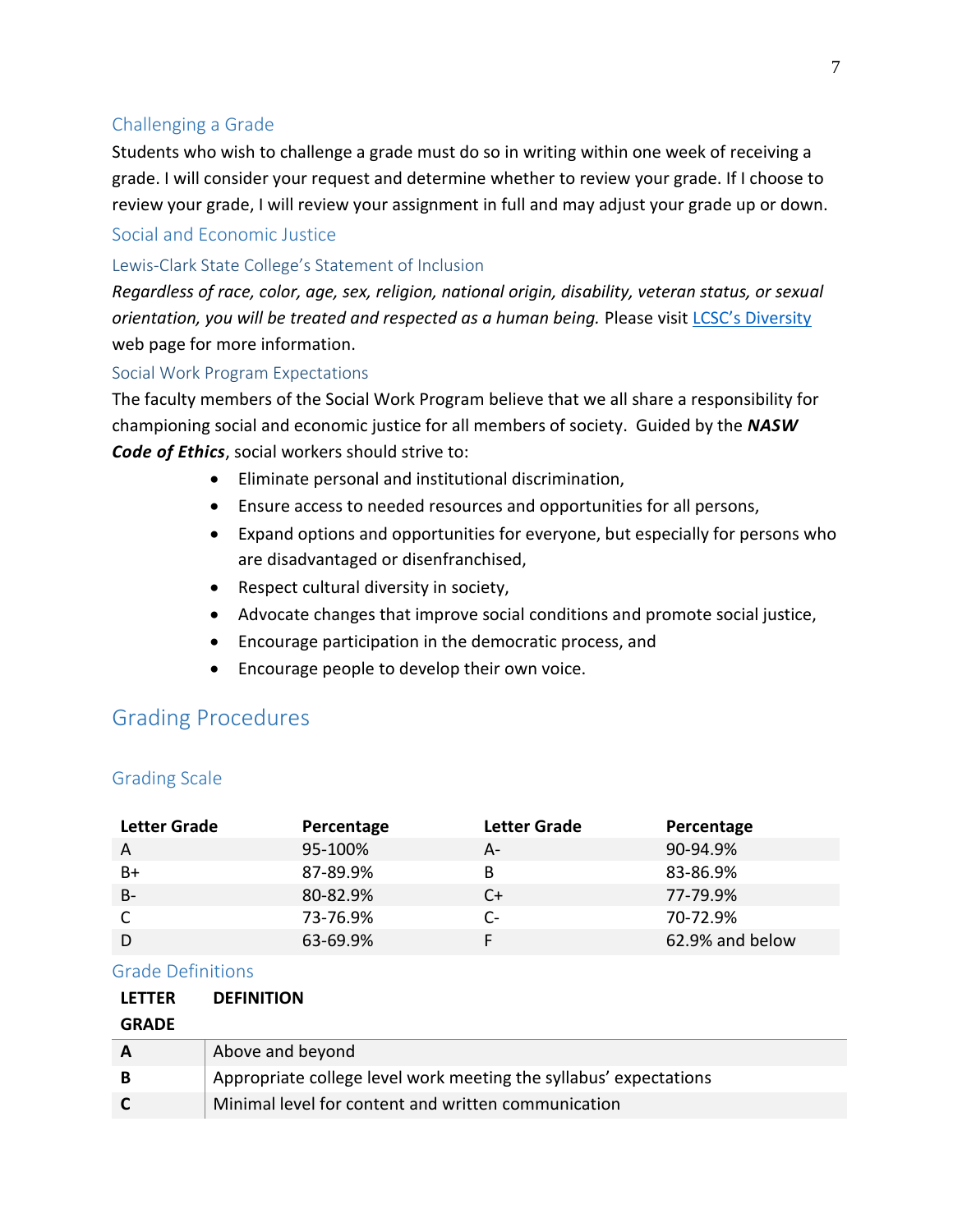#### **LETTER DEFINITION**

#### **GRADE**

| D | Poor content or poor written communication, and/or incomplete, and/or late |
|---|----------------------------------------------------------------------------|
|   | Below minimum standards for content and written communication, incomplete, |
|   | and/or late                                                                |

### Class Assignments

#### **1. Quizzes (10@10 Points)**

a. There will be weekly online quizzes for this class (no mid-term or final exam). Each quiz will be multiple choice questions or essay question. The quizzes will be taken on-line in Canvas. There are no make-ups for the quizzes unless the student has extraordinary circumstances that warrant a make-up. If you miss the window of availability for a quiz, you miss taking that quiz. All quizzes will be available for one week.

#### **2. Research in the Media (50 Points)**

a. Students will be assigned a week to present a current article (published in the past four weeks) that they have located in the media (examples include, but are not limited to the local newspapers, Time, or The New York Times) that cites a research study. After reading the media article students will look for the original study that was referred to in the media article. Students will give a brief presentation in Discussion Board on the media article and the original research/journal article. The presentation will include an overview of the research and a discussion on any discrepancies between what was reported in the media and the original article. See grading rubric on Canvas for outline of presentation.

#### **3. Article Summaries (100 Points)**

a. For this assignment, students will be collecting scholarly articles for their literature review. You will collect at least 10 articles. At least **eight** must be **empirical** (original research), **one** should be a literature review article, and at least **one** should be **qualitative** research. Articles should come from the **LC library database** and be no more than 10 years old. Do not use articles from websites. All articles must be scholarly. Students will complete Article Summary Forms for each of the ten articles. Article Summary forms will be explained during lectures.

#### **4. Literature Review, (300 Points)**

**a.** Synthesize your findings from the 10 article summaries into a literature review.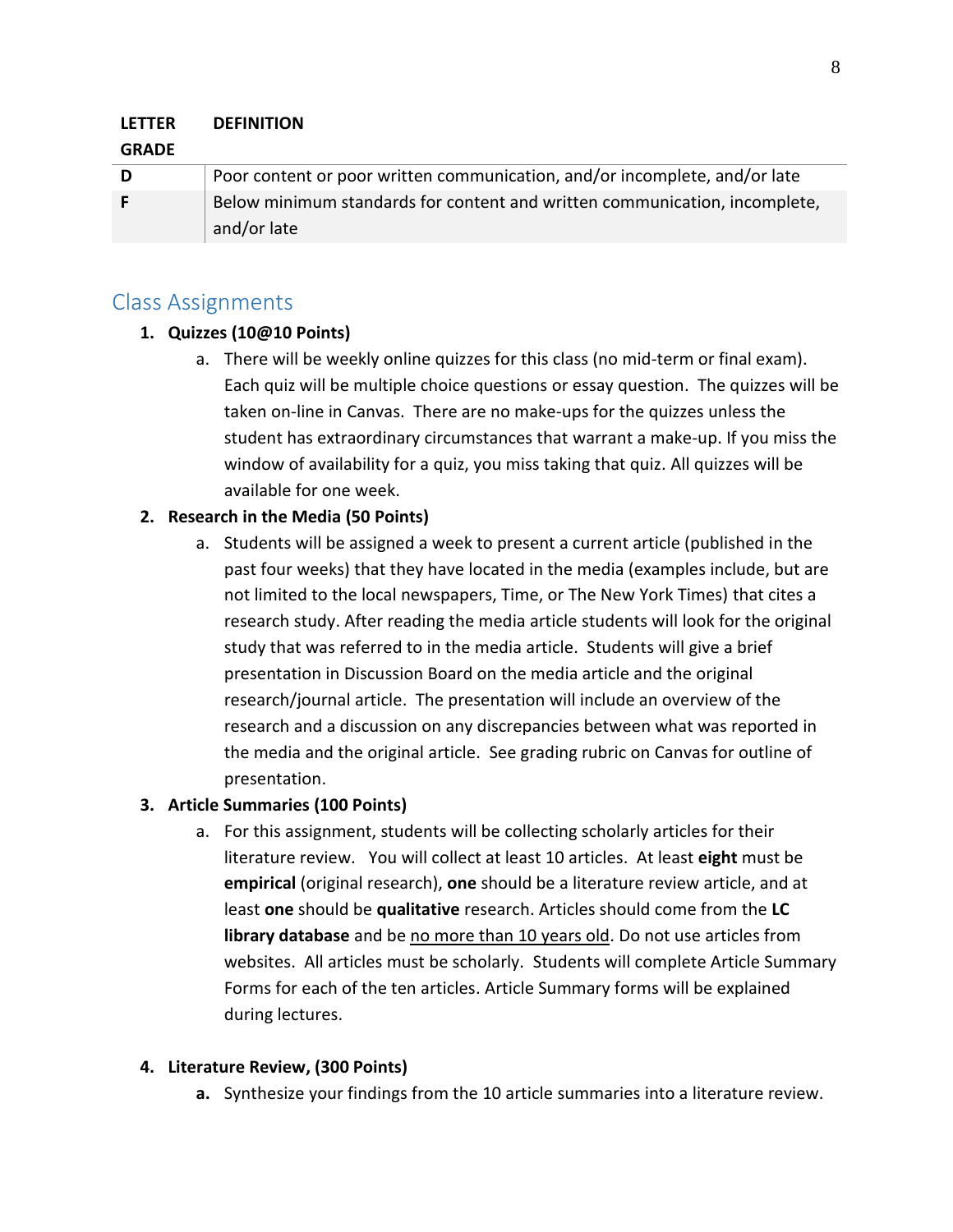This paper should cover some background information about your topic, what is known about your topic i.e., research that has been conducted (sample, methodology, findings, strengths/limitations of study) and what is yet unknown i.e., need for further study. In order to obtain full credit, you need a **minimum** of 10 scholarly sources (sources from peer reviewed journals or books) no references from websites will be accepted unless it is statistics information from a .gov website. The paper must be in APA format with cover page and reference page. See grading rubric on Canvas for details.

#### **5. Final Literature Review, (200 Points)**

**a.** The final literature review will be your first literature review updated with corrections/suggestions per instructor.

#### **6. APA – Chapter Summary's/reference sheets (100 Points)**

- a. You will read chapters 2, 4, 6, 8 and 9 of the APA manual and summarize the information from each chapter into a reference sheet for yourself.
	- **i. Chapter 2 – Elements and Format. Create a template for your papers that contain the required elements of a student paper.**
	- **ii. Chapter 4 – Writing Style and Grammar. Create a bullet point list of topics that you feel you need to work on.**
	- **iii. Chapter 6 – Mechanics and Style. Create a bullet point list of topics you may need to review.**
	- **iv. Chapter 8 – Works Credited. Create a bullet point list of topics you may need to review.**
	- **v. Chapter 9 - Reference List. Create a template for a reference list which contains references for:** 
		- **1. Journal Article**
		- **2. Book**
		- **3. Web Page**

#### **7. Meeting with Librarian (100 Points)**

**a.** Schedule a meeting with Librarian to search for articles. You must come prepared with your topic. **You must meet with the librarian prior to the due date of the first literature review to receive points for this assignment**. You will receive an email from the librarian confirming that you attended your appointment. This email is what you will turn in on Canvas.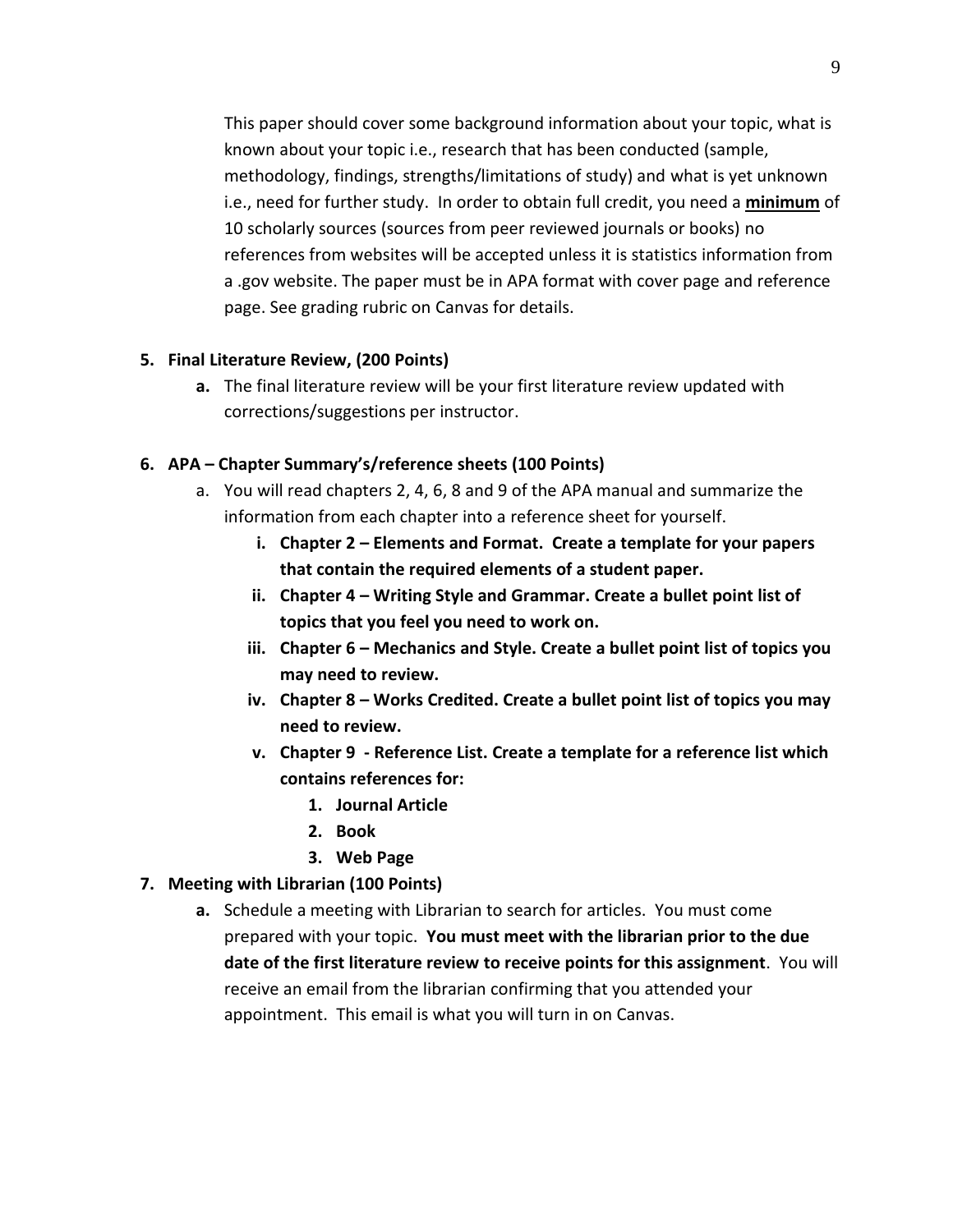## Tentative Class Schedule

| <b>Week &amp; Date</b>     | <b>Activity</b>                                                                                                      | <b>Readings</b>                         | <b>Assignments</b>                                                                              |
|----------------------------|----------------------------------------------------------------------------------------------------------------------|-----------------------------------------|-------------------------------------------------------------------------------------------------|
| Week 1, Jan. 18-23         | Syllabus, Overview of<br>Class                                                                                       | Engel and Shutt Ch 1                    | Quiz 1 - Chapter 1                                                                              |
| Week 2, Jan. 24-30         | LC Library<br>Resources<br><b>Article Summaries</b>                                                                  |                                         |                                                                                                 |
| Week 3, Jan. 31-           | <b>APA Videos</b>                                                                                                    |                                         | APA Chapter 2                                                                                   |
| Feb. 6                     | Activity: Correcting<br><b>APA mistakes</b>                                                                          | APA Manual Ch 2                         |                                                                                                 |
| Week 4, Feb. 7-13          | The Process of Social<br><b>Work Research</b>                                                                        | Engel and Shutt Ch 2<br>APA Chapter 4   | <b>Article Summary 1</b><br>APA Chapter 4<br>Quiz 2 - Chapter 2                                 |
| Week 5, Feb. 14-20         | Literature Reviews                                                                                                   | APA Manual Ch 6                         | APA Chapter 6                                                                                   |
| Week 6, Feb. 21-27         | Ethics & Cultural<br>Competence in<br>Research. Read the<br><b>Belmont Report</b>                                    | Engel and Shutt Ch 3<br>APA Manual Ch 8 | <b>Article Summary 2</b><br>and $3$<br>APA Chapter 8                                            |
|                            | located in<br>"Resources" on<br>Canvas.                                                                              |                                         | Quiz 3 - Chapter 3                                                                              |
| Week 7, Feb. 28-<br>Mar. 6 | Measurement,<br>Instruments, and<br>Measures of central<br>tendencies                                                | Engel and Shutt Ch 4<br>APA Manual Ch 9 | <b>Library Appointment</b><br>Article Summary 4<br>and 5<br>APA Chapter 9<br>Quiz 4 - Chapter 4 |
| Week 8, Mar. 7-13          | Sampling<br><b>External and Internal</b><br>Validity                                                                 | Engel and Shutt Ch 5                    | Article Summary 6<br>and 7<br>Quiz 5 - Chapter 5                                                |
| Week 9, Mar. 14-20         | Causation and<br>Research Design                                                                                     | Engel and Shutt Ch 6                    | <b>Article Summary 8</b><br>and 9<br>Quiz $6$ – Chapter 6                                       |
| Week 10, Mar. 21-27        | <b>Group Experimental</b><br>Design                                                                                  | Engel and Shutt Ch 7                    | <b>Article Summary 10</b><br>Quiz 7 - Chapter 7                                                 |
| March 28-Apr. 3            | <b>Spring Break - Enjoy!</b>                                                                                         |                                         |                                                                                                 |
| Week 11, Apr. 4-10         | Single Subject Design                                                                                                | Engel and Shutt Ch 8                    | Quiz 8 - Chapter 8                                                                              |
| Week 12, Apr. 11-17        | Survey Research                                                                                                      | Engel and Shutt Ch 9                    | Quiz 9 - Chapter 9                                                                              |
| Week 13, Apr. 18-24        | <b>Evaluative Research</b><br><b>Program Evaluations</b><br><b>Process Evaluations</b><br><b>Outcome Evaluations</b> | Engel and Schutt Ch<br>13               | Literature Review 1<br>Quiz 10 - Chapter 13                                                     |